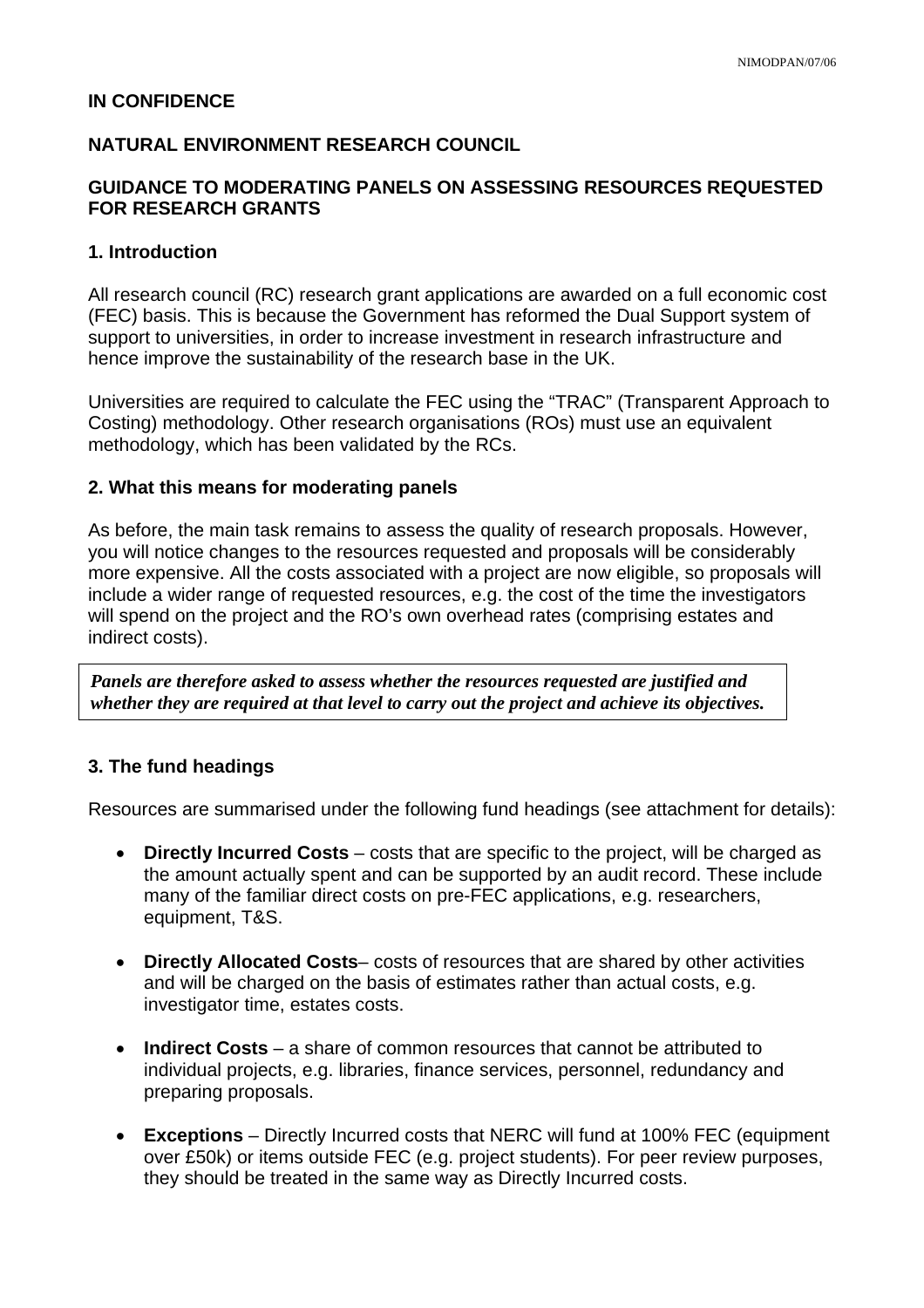#### **4. Assessing requested resources**

Note that for all grant schemes, NERC has allowed applicants extra pages to justify the resources requested.

#### **Directly Incurred Costs**

- Panels need to assess the justification for all the resources requested under the staff, T&S, equipment and other costs sub-headings.
- The distinction between eligible and ineligible direct costs has largely disappeared. ROs are encouraged to directly identify as many of the costs associated with the project as possible, but initially there will be variation between institutions in the extent to which they can do this rather than including resources in their indirect or estates costs.
- Guideline amounts (or "formula funding", e.g. £2k per year T&S for research staff) should not be used to judge what is an appropriate level for resources, because this is not consistent with FEC funding.
- Requests for higher salaries for unnamed PDRAs and PGRAs may be considered if fully justified in the case for support. With the move to local pay scales, the requested spine point for unnamed researchers should be justified in the case for support according to the experience needed for the project.
- Seagoing allowances for NERC staff employed before 1 June 2001 are paid as a reserved right. For those employed since 1 June 2001, seagoing allowances are paid in accordance with the terms and conditions agreed with the trade unions, as shown on the NERC website.

## **Directly Allocated Costs**

- **Investigator time:** Costs are calculated from a salary rate (actual or band) and the total hours to be charged to the project over its duration. For any one investigator, the maximum amount of time that RCs will fund across all projects is 1650 hours a year (37.5 hours a week, 44 weeks a year). Since many investigators will work more hours than this, it is legitimate for RCs to fund the majority of an individual's salary, even though they spend a substantial amount of time on other activities, e.g. teaching. (Note that investigator time can be a directly incurred cost if the time spent working on the project will be charged on the basis of actual costs, e.g. if project-level time recording is used).
- Panels should assess the justification for the time **(not the cost which should not be questioned)** estimate proposed for each investigator, considering whether it is consistent with their proposed involvement with the project and whether this involvement is necessary, sufficient and realistic to carry out the project. Investigators should include only estimates of time they will spend working directly on the project, e.g. on research, fieldwork, supervising research staff, project management, interaction with project partners and the costs of the PI's time for writing the final report. They must not include time for supervising project students,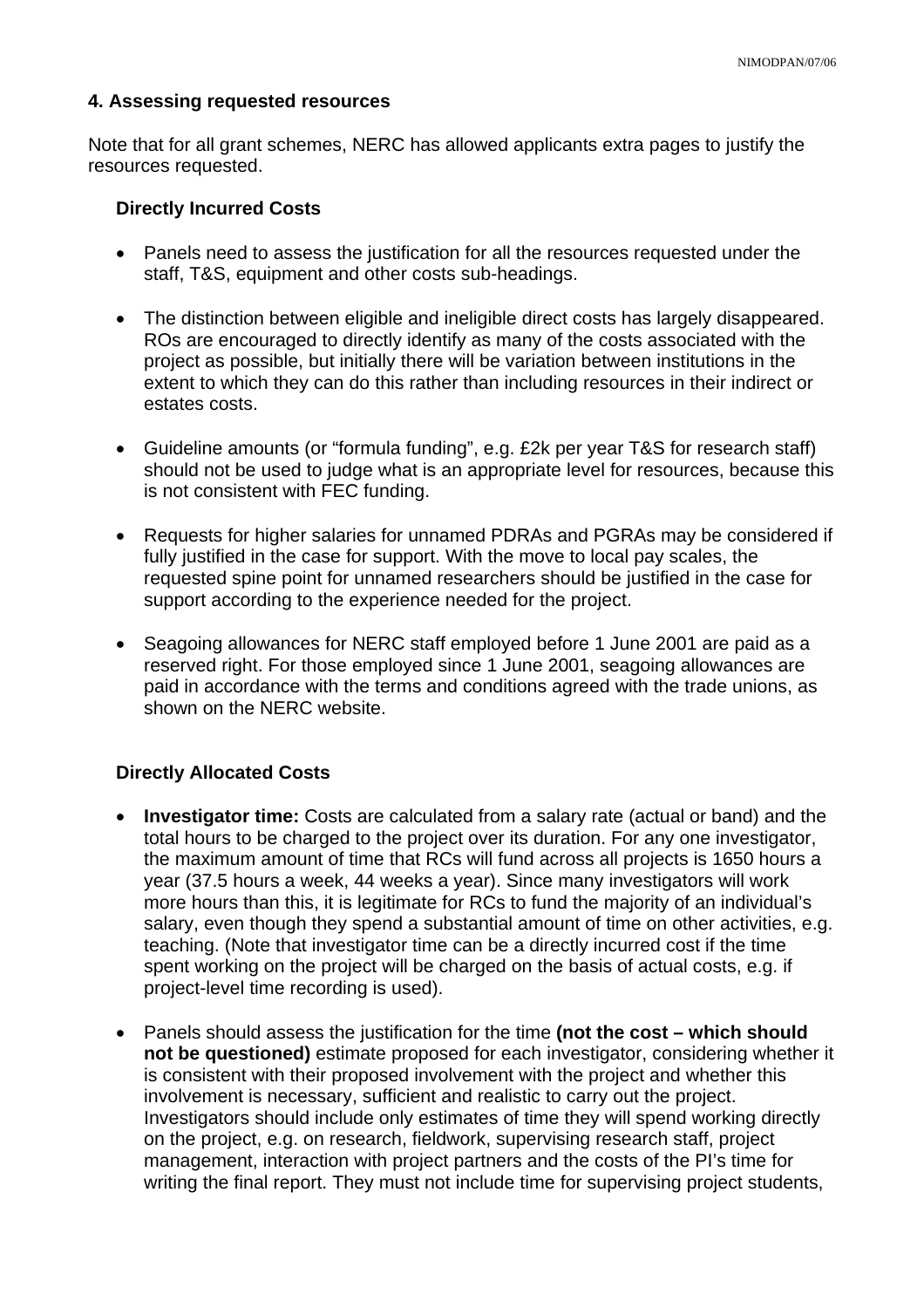writing publications after the end of the project, writing grant applications or peer review.

- **Estates costs** provide a share of the cost of the physical infrastructure for research and are calculated by each RO using its own rates. **Panels should not scrutinise Estates costs.** However, if there are changes to the amount of staff effort awarded, ROs will be asked to recalculate them.
- **Other Directly Allocated costs** include the cost of access to research facilities/existing equipment and for research/technical/administrative/support staff whose time is shared across activities and will not be supported by an auditable record. The costs will depend on the amount of access required and the charge rate. Panels should assess the requirement for the requested amount/level of access/staff time, **but not the charge rate**. Although institutions are encouraged to separately identify these access charges where possible, some may initially include them in their estates costs. Panels should not recommend that charges be cut on the grounds that the estates or indirect costs should cover them.

#### **Indirect costs**

• Indirect costs will be calculated by each RO using its own rates. **Panels should not scrutinise these costs.** However, if there are changes to the amount of staff effort awarded, ROs will be asked to recalculate the indirect costs.

#### **Project students**

• Panels need to assess requests for Project students. A project studentship should constitute a distinct project, providing added value to the research grant. The main project should still be viable without the studentship, and should have distinct milestones and objectives that are not reliant on the studentship. The student is expected to be able to develop novel research ideas while benefiting from working in a group environment. NERC would not expect the studentship to be the only researcher on the grant (excluding investigators).

## **Shiptime costs**

• NERC infrastructure funding provides 'free at the point of use' access (outside FEC) to NERC's research ships (RRS Discovery, RRS James Clark Ross, RRS Charles Darwin). It is NERC policy that the associated shiptime costs are not to be considered by moderating panels. Panel members should therefore concentrate on the science quality of any proposed seagoing programmes and not allow the costs to influence the grading/ ranking of proposals.

## **Access to NERC Services and Facilities (S&F)**

• With the exception of ships, High Performance Computing and the Chilbolton Meteorological Radar Facility, most other S&F will provide collaborative support or service free at the point of delivery to NERC grant-funded projects (outside FEC). If the grant is successful, a separate application to the S&F is required, to assess the feasibility of such support and for resource allocation. If a particular project requires an abnormally large amount of capacity of one of more S/F (e.g. >10% of that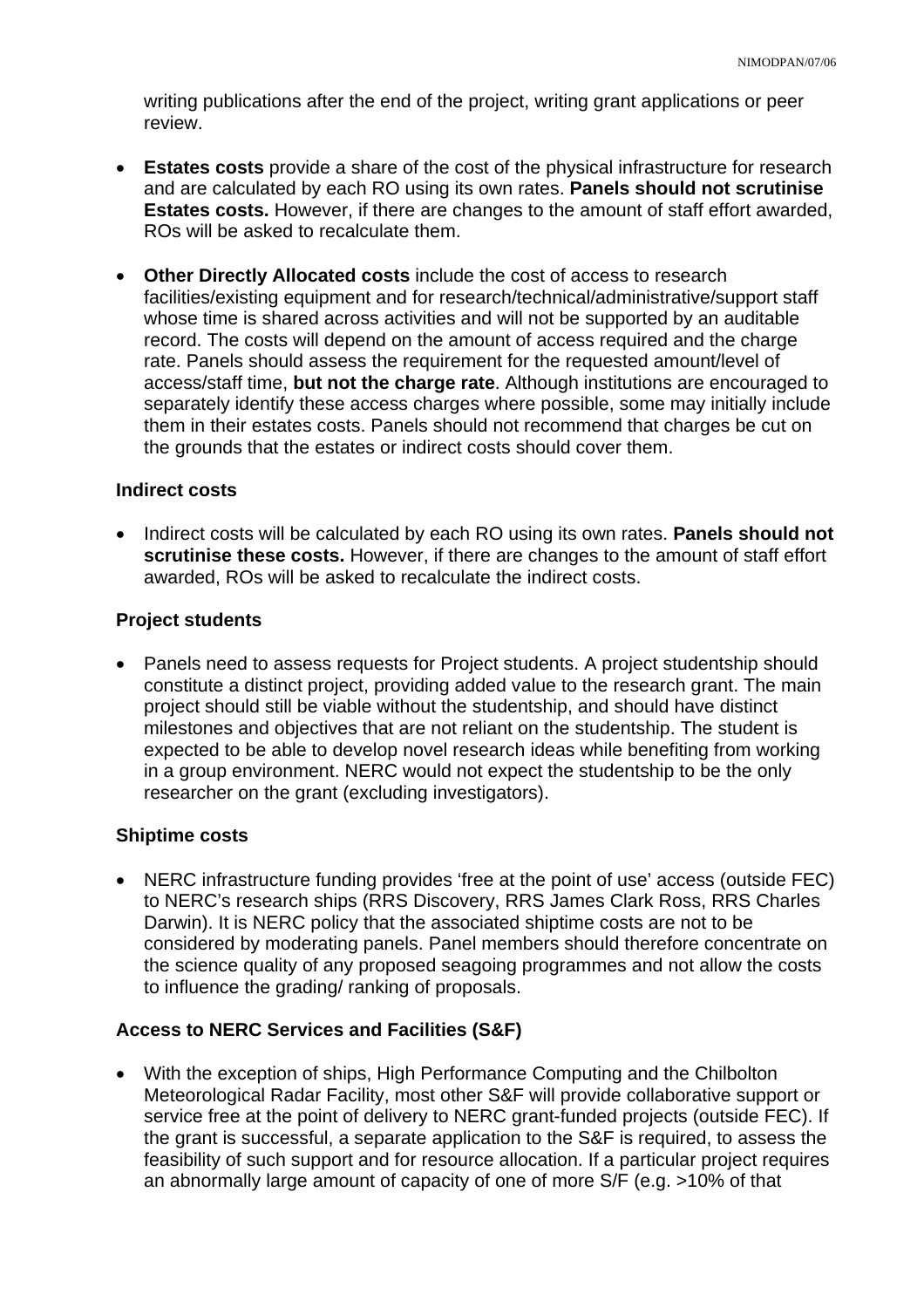annually available), the costs of the work might need to be funded as part of the grant.

# **Assessing cost effectiveness**

• When assessing overall cost effectiveness (value for money), panels should take into account the total cost of a grant as presented in the application form, including the estates and indirect costs.